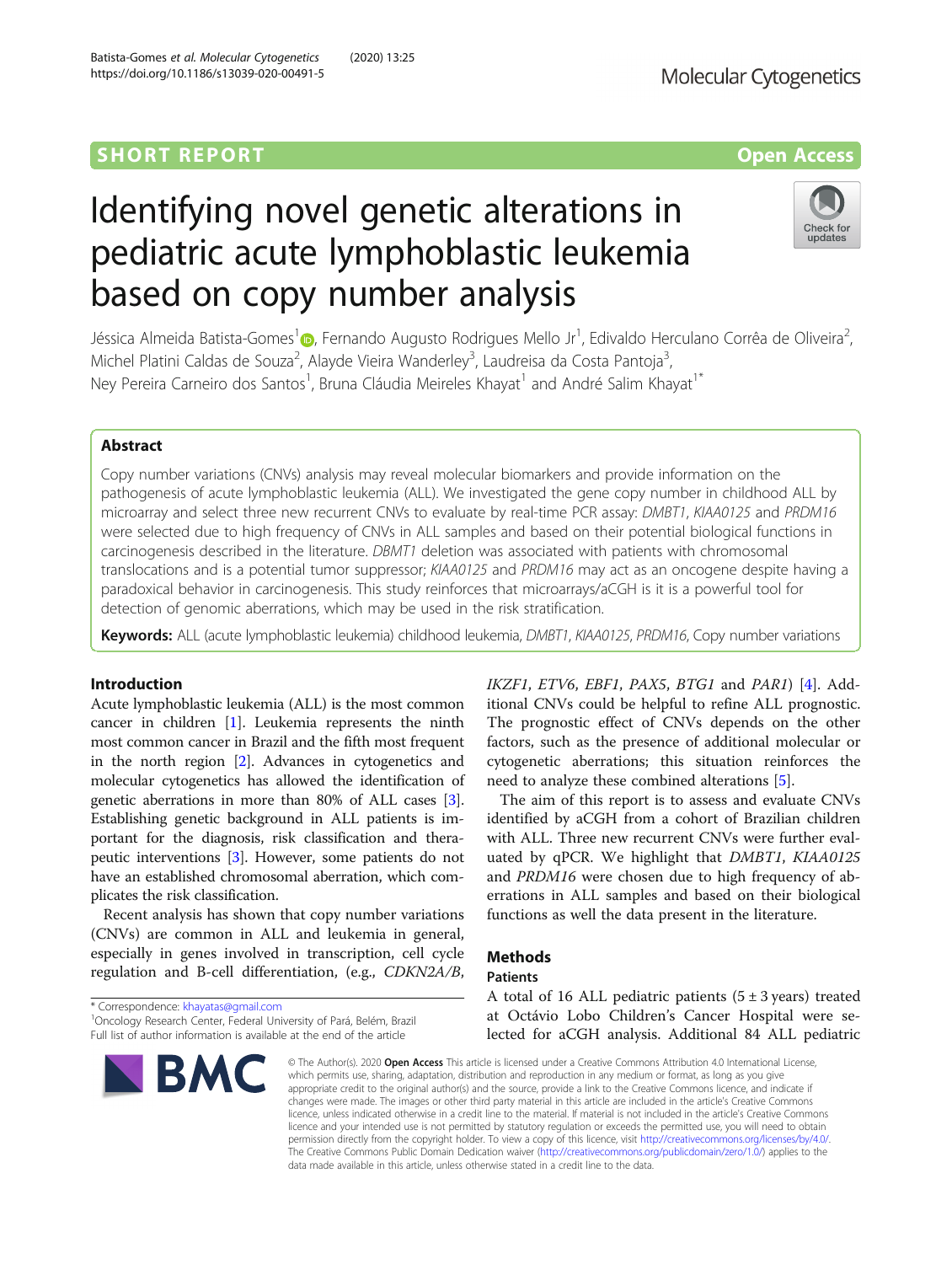samples were used as validation group in copy number qPCR assay. These patients were classified by immunophenotyping and morphology. Gene fusions were investigated by reverse transcription polymerase chain reaction (RTq-PCR) (Tables 1 and 2). The samples were collected before cancer treatment between 2017 and 2019.

The age at diagnosis and white blood cell (WBC) count were the criteria for assigning prognostic risk of ALL, according to the National Cancer Institute (NCI): 1) high risk, WBC count greater than  $50 \times 10^9$  cells/ $\mu$ L, age 1 year or less, or age 10 years or more; and 2) standard risk, WBC count  $50 \times 10^9$  cells/ $\mu$ L or less, or between 1 and 10 years of age. The patients with BCR-ABL1 or MLL-AF4 also were assigned to the NCI high risk group. Written consent forms were obtained from all parents of patients. This study was approved by hospital ethics committee (CAAE: 00905812.1.0000.00.18).

#### Array comparative genomic hybridization

Genomic DNA was extracted from peripheral blood by Pure Link Genomic DNA Mini Kit (Invitrogen, California, USA). aCGH was performed using Agilent 4x180k CGH + SNP microarray (Santa Clara, USA). After DNA extraction, a restriction enzyme digestion step and labeling with fluorochrome cyanine 5 were performed using random primers and exo-Klenow fragment DNA polymerase. DNA control was labeled with fluorochrome cyanine 3. DNA samples from the patient and control were combined and hybridized on the microarray. Data were analyzed using the software Agilent's CytoGenomics v5.0.

Table 1 Characteristics of pediatric patients with ALL included in the study

| Characteristic                | $aCGH(n = 16)$ | $qPCR (n = 84)$ |  |
|-------------------------------|----------------|-----------------|--|
| Male: female                  | 08:08          | 49:35           |  |
| Median age (y)                | 6.5            | 7.4             |  |
| Median WBC count $(x 10^9/L)$ | 73             | 69.4            |  |
| Immunophenotype               |                |                 |  |
| B                             | 15             | 80              |  |
| T                             | 1              | 4               |  |
| Chromosomal alteration        |                |                 |  |
| TCF3-PBX1 (n)                 | 6              | 15              |  |
| BCR-ABL1 (n)                  | 1              | 9               |  |
| MLL-AF4 (n)                   |                | 5               |  |
| ETV6-RUNX1 (n)                |                | 7               |  |
| $SIL-TAL1(n)$                 |                | 3               |  |
| <b>NCI risk</b>               |                |                 |  |
| High (n)                      | 7              | 30              |  |
| Standard (n)                  | 9              | 54              |  |

Table 2 Nucleotide sequence of RTq-PCR primers

| Genes      | Primers (5'-3')             | Size (bp) | Position  | <b>Exons</b>   |
|------------|-----------------------------|-----------|-----------|----------------|
| TCF3       | CTACTCCCCGGATCACTCAA        | 20        | 1086-1105 | 13             |
| PRX1       | AGGCTTCATTCTGTGGCAGT        | 20        | 3893-3912 | $\mathfrak{D}$ |
| MH.        | CGCCCAAGTATCCCTGTAAA        | 20        | 4071-4090 | 8              |
| AF4        | GAGCATGGATGACGTTCCTT        | 20        | 1546-1565 | 8              |
| <b>BCR</b> | TCGCAGAACTCGCAACAGT         | 19        | 1707-1725 |                |
| ABI        | ACACCATTCCCCATTGTGAT        | 20        | 284-303   | 3              |
| FTV6       | TCTCTCATCGGGAAGACCTG        | 20        | 1191-1210 | 5              |
| RUNX1      | TGCGGTAGCATTTCTCAGC         | 19        | 619-637   | 5              |
| SII        | <b>TCCTACCCTGCAAACAGACC</b> | 20        | 73-92     |                |
| TAI 1      | AGGCGGAGGATCTCATTCTT        | 20        | 1250-1269 | 4              |

#### Real-time quantitative PCR

TaqMan Copy Number Assay (Applied Biosystems, California, USA) was used to assess copy number for DMBT1, KIAA0125 and PRDM16. Briefly, 1 μL of 10 ng DNA was added to 5 μL of TaqMan Universal Master Mix no UNG, with 0.5 μL of each probe and 3 μL of ultra-pure water. RNase P was used as a control. The amplification protocol consisted of: denaturation at 95 °C for 10 min, followed by 40 cycles of 95 °C for 15 s and 60 °C for 1 min. Relative quantification was determined using the 7500 Real-time PCR system and all samples were analyzed in quadruplicate. After amplification, we imported the experiment results containing threshold-cycle values for the copy number and reference assay into the Copy Caller Software v2.0 for post-PCR data analysis as previously described [\[6](#page-6-0)].

### Statistical analysis

Fisher's exact test was used to compare the distribution of aberrations between subgroups (high or standard risk; positive or negative for chromosomal translocation) and pathological features of the patients; Odds ratio (OR) with a 95% confidence interval (CI) were also calculated through the statistical program BioEstat® v5.0 [[7\]](#page-6-0).  $p$ values less than 0.05 were considered significant.

# Results

#### aCGH profiling identifies recurrent alterations

aCGH date were available for all 16 cases, the average of copy number variations (CNVs) was 8.3 per sample. Gains were the most frequent event, the most frequently gained regions were on chromosomes 14 (q32.33) and 10 (q26.13), these regions include KIAA0125 (a lncRNA) and DMBT1 genes, respectively. Frequent losses were identified on chromosome 7 (7p12.2) and 9 (p21.3), which includes IKZF1 and CDKN2A/B genes, respectively.

Recurrent CNVs included gains of cytobands 14q (93.75%), 2p (68.75%), 17q (62.5%), 9q (56.25%), 10q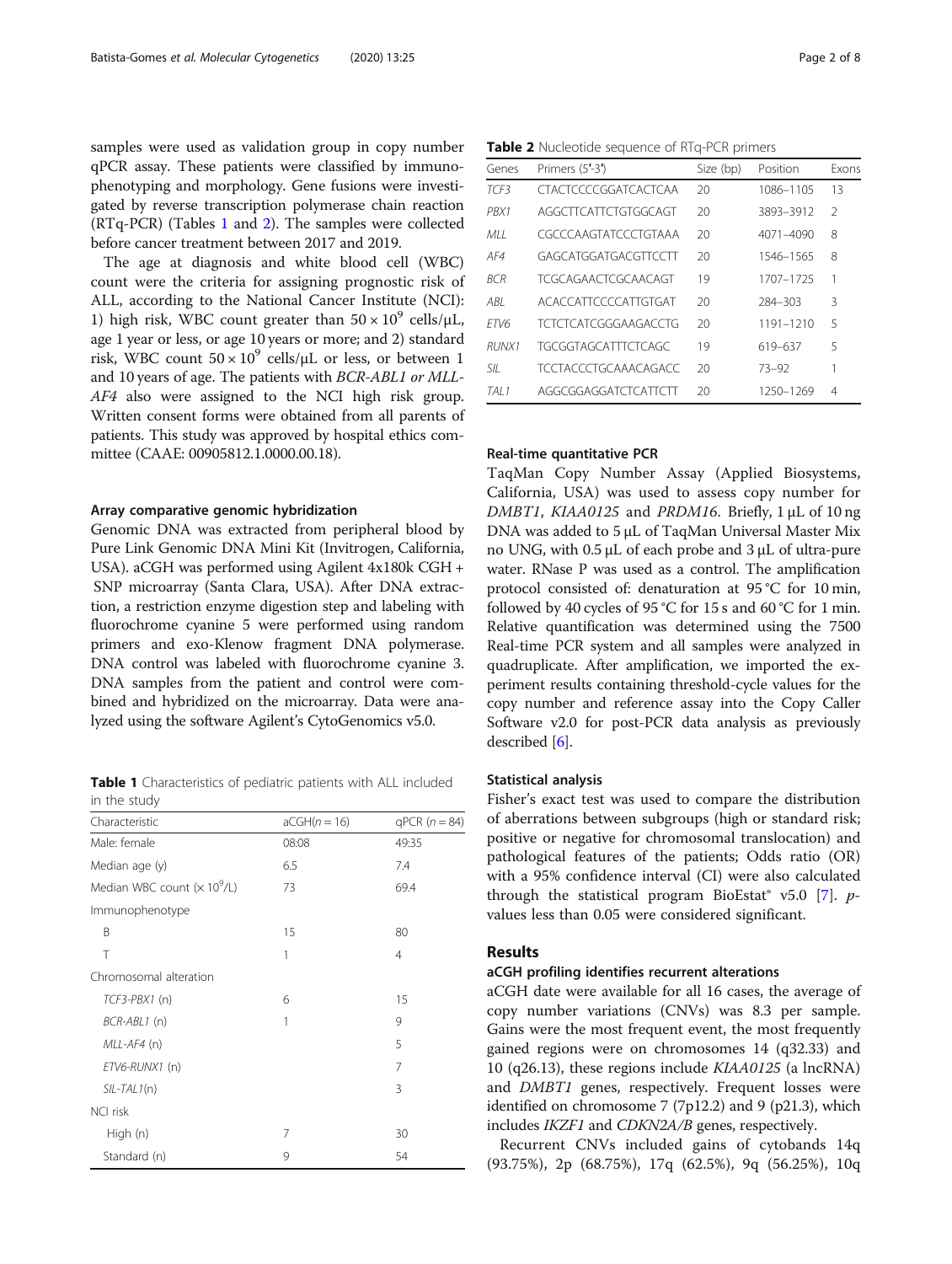<span id="page-2-0"></span>(56.25%), 19q (56.25%), 22q (56.25%), 1p (50%), 7q (50%), 8p (50%) and 21q (50%); losses involving 7p (62.5%), 9p (56.25%), 15q (47.75%), 4q (37.5%) and 12q (31.25%). The list of recurrent CNVs found in at least two samples is provided in Table 3.

All patients have alteration in at least one of the main genes associated with ALL; ETV6, RUNX1, IKZF1, KMT2A (MLL) and BTG1 (Table 3.). The median of alterations in standard (SR) and high risk (HR) group were 56.6  $(\pm 15.4)$  and e 52.2  $(\pm 14.2)$ , respectively. We confirmed the association of CDKN2A/B losses with positive cases for  $TCF3-PBX1$  or  $BCR-ABL1$  ( $p < 0.05$ ). There was no statistically significant difference in the number of CNVs between patients with (CT+) or without (CT-) chromosomal translocation.

#### CNV evaluation by real-time qPCR

To validate aCGH results DMBT1, KIAA0125 and PRDM16 genes were analyzed by qPCR. Genes were chosen due to the high frequency of aberrations found in samples and based on their biological function (mainly transcriptional regulation) described in literature. It is noted that the CNV found in these genes are described here for the first time in leukemia, especially in ALL. The aberrations of the three selected genes identified from aCGH and qPCR were illustrated in Fig. [1](#page-3-0).

The results of qPCR were compared between positive (CT+) or negative (CT-) for gene fusions subgroups.

DMBT1 deletion was observed in 74% of patients ( $n =$ 62; 97.4% of CT+ and 53% of CT-); KIAA0125 amplification was detected in 59% of cases ( $n = 50$ ; 95% of CT+ and 29% of CT-), these amplifications were more frequent in cases CT+; while PRDM16 was deleted in 50% of patients ( $n = 42$ ; 87% CT- and 8% CT+), amplifications were observed in 42% of samples, which only correspond to  $CT$  + cases (Fig. [2\)](#page-3-0).

Curiously, 50% (25/50) and 69% (24/35) of KIAA0125 and PRDM16 amplifications, respectively, were highlevel amplifications (> 10 copies), however, classification of cases according to the level of amplification did not result in any significant association.

The frequency of aberrations in DMBT1, KIAA0125 and PRDM16 according to NCI risk group, gender, age and cytogenetic findings are show in Tables [4](#page-4-0) and [5](#page-4-0) Statistical analysis showed that DMBT1 deletion was more common in patients with  $> 1$  to  $\leq 10$  years (OR = 3.38; 95% IC = 1.15–9.89) and more common in NCI-SR cases (OR = 0.198; 95% IC = 0.07–056). DMBT1 deletion also was associated with  $CT+$  samples (OR = 33.2; 95%) IC = [4](#page-4-0).19–263.5[5\)](#page-4-0) (Tables 4 and 5).

KIAA0125 amplification was associated with CT+ cases (OR =  $45.5$ ;  $95\%$  IC =  $9.54-217-16$ ). *PRDM16* gene deletion was associated with NCI-HR patients ( $OR =$ 91.4; 95% IC = 11.32–738.6) and CT- cases (OR = 0.01; 95% IC =  $0.00-0.05$ ) (Tables [4](#page-4-0) and [5\)](#page-4-0), while amplification was related to CT+ samples (*p*-value = < 0.001), data not shown in Tables [4](#page-4-0) and [5](#page-4-0)).

**Table 3** The most frequent copy number variations found in pediatric ALL by aCGH

| Frequency % ( $n = 16$ ) | Chromosome     | Reference region | Variant type | Genes involved        |
|--------------------------|----------------|------------------|--------------|-----------------------|
| 94                       | 14             | q32.33           | Amp          | KIAAO125 <sup>a</sup> |
| 75                       | 14             | q11.22           | Del          | Several genes         |
| 62.5                     | 7              | 7p12.2           | Del          | IKZF1                 |
| 56.25                    | 9              | p21.3            | Del          | CDKN2A/B,MTAF         |
| 56.25                    | 10             | q26.13           | Amp          | $DMBT1^a$             |
| 56.25                    | 22             | q11.22           | Amp          | MIR650, IGLL5         |
| 50                       | 15             | q11.1            | Del          | HERC2P3               |
| 50                       |                | p36.32           | Amp          | $PRDM16^a$            |
| 50                       | 19             | q13.32           | Amp          | KLC3, ERCC2           |
| 37.5                     | $\overline{4}$ | q13.2-q13.3      | Del          | UGT2B4                |
| 31.25                    | 12             | q21.33-q22       | Del          | BTG1                  |
| 25                       | 13             | q14.2            | Del          | RB1                   |
| 19                       | 7              | p14.1            | Del          | TRGC2, TARP           |
| 19                       | 11             | q23.3            | Del          | KMT2A                 |
| 19                       | 12             | 12p13            | Del          | ETV6                  |
| 12.5                     | $\overline{7}$ | p21.3-p15.2      | Del          | Several genes         |
| 12.5                     | 3              | q29              | Del          | DLG1                  |
| 6.25                     | 21             | iAMP21           | Amp          | RUNX1                 |

<sup>a</sup>Alterations have never been described in literature for ALL. *Amp* amplification. *Del* deletion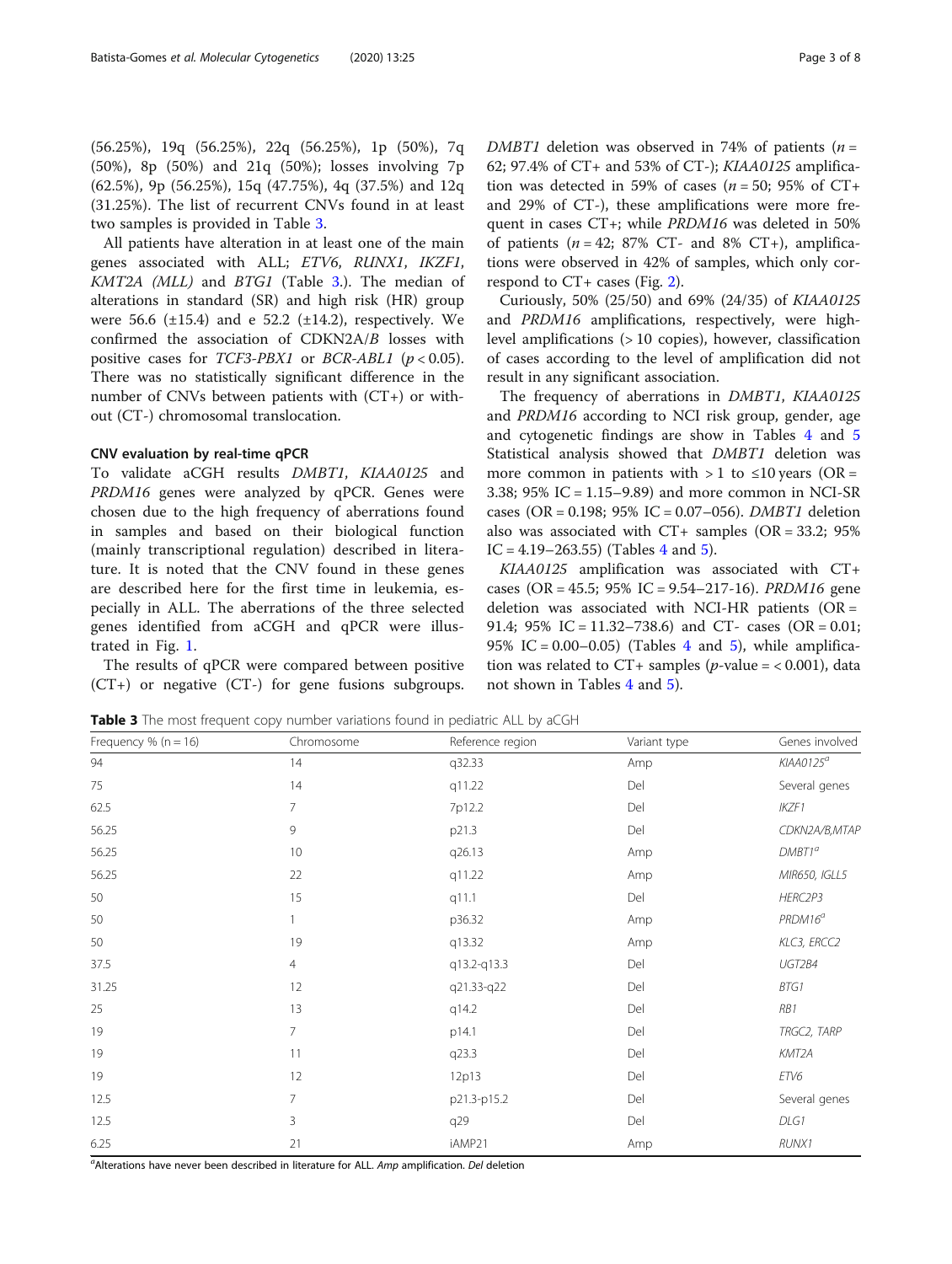<span id="page-3-0"></span>

# **Discussion**

All patients analyzed by aCGH showed a heterogeneous copy-number pattern. We identified 133 CNVs, 18 them involved the most frequent changes already known or not yet related to ALL (Table [3\)](#page-2-0). Unlike previous studies, here, amplifications were more frequent than deletions, possibly due the small sample number and the presence of hyperdiploid cases. On the other hand, similar to antecedent studies  $[4, 8, 9]$  $[4, 8, 9]$  $[4, 8, 9]$  $[4, 8, 9]$  $[4, 8, 9]$ , the more frequently altered genes were related to cell cycle regulation (ETV6), tumor suppression (CDKN2A/B), apoptosis regulation (BTG1) and others (Table [3](#page-2-0)).

In agreement with the literature, in our study deletions of CDKN2A/B were associated with positive cases for TCF3- PBX1 or BCR-ABL1. CDKN2A/B are tumor suppressor genes acting in cell growth regulation and apoptosis [\[10](#page-6-0)]. The deletion of these genes are associated with poor prognosis, high white blood cell count and older age at diagnosis and BCR-ABL1 or TCF3-PBX1 translocations [[11](#page-6-0)–[13](#page-6-0)]; all characteristics found in our study group.

The aCGH study also identified for the first-time recurrent alterations of DMBT1, KIAA0125 and PRDM16 in ALL (Table [3\)](#page-2-0). These genes were verified by qPCR in a larger sample number.

High amplification frequencies observed in aCGH was confirmed by qPCR just for KIAA0125. For the DMBT1 and PRDM16 deletions were prevalent in qPCR assays. This divergence is probably due to differences in sample size and by the presence of trisomy of chromosomes 1 and 10 in cases with copy number variation in PRDM16

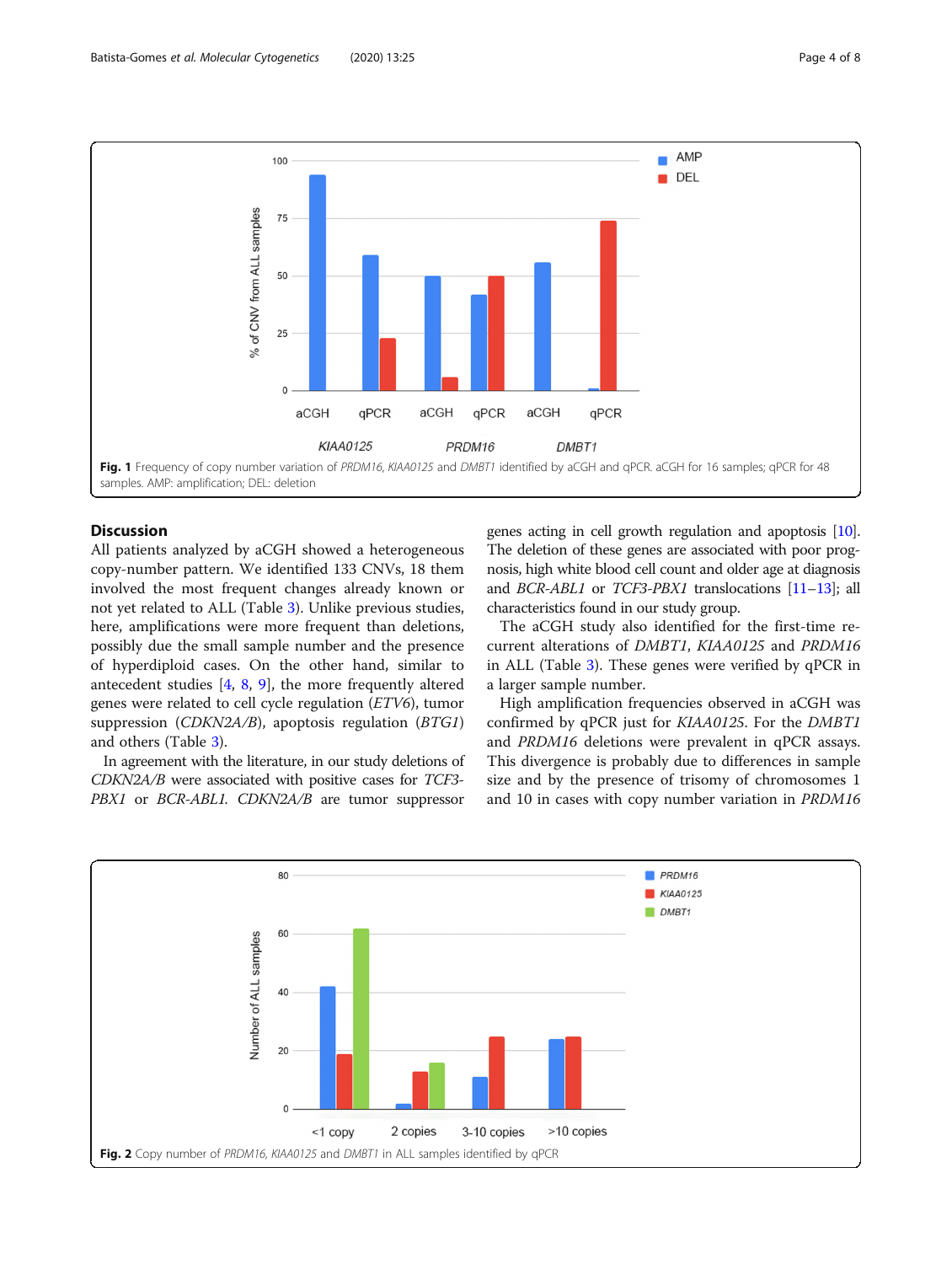|                          | DMBT1 deletion |                | KIAA0125 amplification |             | PRDM16 deletion |                |
|--------------------------|----------------|----------------|------------------------|-------------|-----------------|----------------|
|                          | Present        | Ausent         | Present                | Absent      | Present         | Absent         |
| NCI-HR                   | 16             | 14             | 19                     | 11          | 41              | 13             |
| NCI-SR                   | 46             | 8              | 31                     | 23          | $\mathbf{1}$    | 29             |
| p-value                  | $0.0036*$      |                | 0.6483                 |             | $p < 0.001*$    |                |
| $\leq$ 1 years           | 5              | $\overline{2}$ | 4                      | 3           | 3               | $\overline{4}$ |
| $> 1$ to $\leq 10$ years | 44             | 10             | 34                     | 20          | 26              | 28             |
| > 10 years               | 13             | $10$           | 12                     | 11          | 13              | $10$           |
| $p$ -value $11$          | 0.6131         |                | 0.9994                 |             | $\mathbf{1}$    |                |
| $p$ -value $2^2$         | 0.6693         |                | 1                      |             | 0.6746          |                |
| $p$ -value $3^3$         | $0.0433*$      |                | 0.4497                 |             | 0.6200          |                |
| WBC > 50                 | 16             | 5              | 16                     | 5           | 8               | 13             |
| $WBC \leq 50$            | 46             | 17             | 34                     | 29          | 34              | 29             |
| p-value                  | 1              |                | 0.0802                 |             | 0.4568          |                |
| Leucopenia               | 5              | 0              | 5                      | $\mathbf 0$ | $\mathbf 0$     | 5              |
| Leucocytosis             | 54             | 18             | 40                     | 32          | 37              | 35             |
| p-value                  | 0.3336         |                | 0.0720                 |             | 0.0554          |                |
| Male                     | 38             | 11             | 31                     | 18          | 21              | 28             |
| Female                   | 24             | 11             | 19                     | 16          | 21              | 14             |
| p-value                  | 0.4515         |                | 0.5002                 |             | 0.1839          |                |

<span id="page-4-0"></span>Table 4 Frequency of alterations according to characteristics of patients

 $NCL$ -HR NCI-High risk; NCI-SR NCI Standard risk; WBC White blood count.  $1 \le 1$  years versus > 1 to ≤10 years versus > 10 years;  $3 > 1$  to ≤10 years versus > 10 years. \*Significant difference between groups with and without aberrations,  $p \le 0.05$ , Fisher's exact test

| Table 5 Frequency of alterations according to cytogenetic subgroups |  |
|---------------------------------------------------------------------|--|
|---------------------------------------------------------------------|--|

|                 | DMBT1 deletion |                     | KIAA0125 amplification |                | PRDM16 deletion |                |
|-----------------|----------------|---------------------|------------------------|----------------|-----------------|----------------|
|                 | Present        | Ausent              | Present                | Absent         | Present         | Absent         |
| <b>BCR-ABL1</b> | 9              | 0                   | 9                      | $\circ$        | $\mathbf{1}$    | 8              |
| Absence         | 53             | 22                  | 41                     | 34             | 41              | 34             |
| p-value         | 0.1036         |                     | $0.0032*$              |                | $0.0294*$       |                |
| ETV6-RUNX1      | $\overline{7}$ | $\mathsf{O}\xspace$ | 7                      | 0              | $\circ$         | 7              |
| Absence         | 55             | 22                  | 43                     | 34             | 42              | 35             |
| p-value         | 0.1817         |                     | $0.0381*$              |                | $0.0119*$       |                |
| MLL-AF4         | 5              | $\mathsf{O}\xspace$ | $\overline{4}$         |                | 1               | $\overline{4}$ |
| Absence         | 57             | 22                  | 46                     | 33             | 41              | 38             |
| p-value         | 0.3195         |                     | 0.6438                 |                | 0.3597          |                |
| TCF3-PBX1       | 14             | $\mathbf{1}$        | 14                     |                | $\mathbf{1}$    | 14             |
| Absence         | 48             | 21                  | 36                     | 33             | 41              | 28             |
| p-value         | 0.0625         |                     | $0.00031*$             |                | $0.0003*$       |                |
| SIL-TAL1        | 3              | $\mathsf{O}\xspace$ | 3                      | 0              |                 |                |
| Absence         | 59             | 22                  | 47                     | 34             | $\mathbf{0}$    | 3              |
| p-value         | 0.5634         |                     | 0.2685                 |                | 42              | 39             |
|                 |                |                     |                        |                | 0.2410          |                |
| $CT+$           | 38             | $\mathbf{1}$        | 37                     | $\overline{2}$ | $\mathbf{3}$    | 36             |
| $CT-$           | 24             | 21                  | 13                     | 32             | 39              | 6              |
| p-value         | $p < 0.001*$   |                     | $p < 0.001*$           |                | $p < 0.001*$    |                |

 $\overline{CT}$ + chromosome translocation positive; CT chromosome translocation negative. \*Significant difference between groups with and without aberrations,  $p \le 0.05$ , Fisher's exact test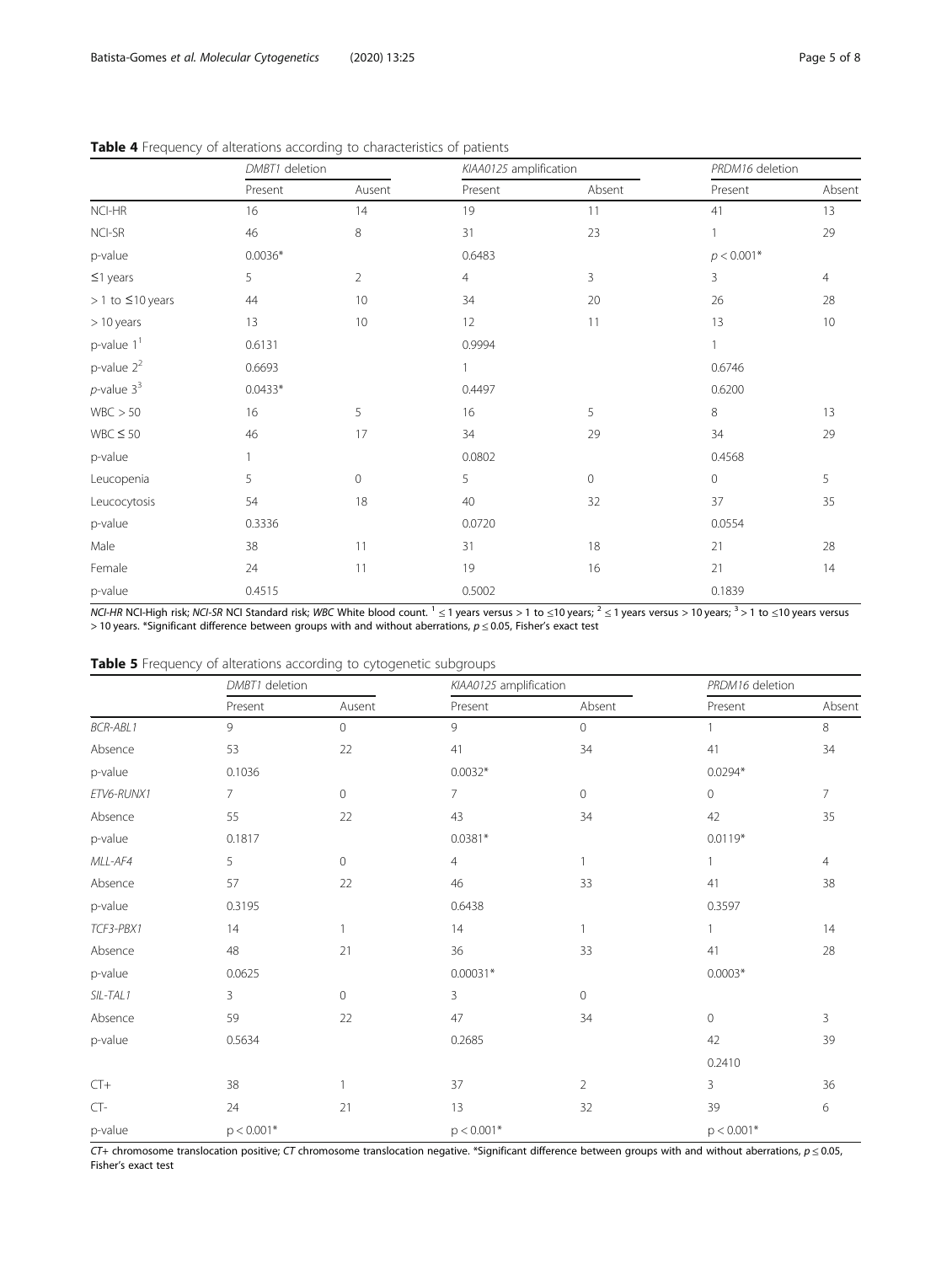and DMBT1, respectively. But new significant associations were observed for the three genes.

The high frequency of DMBT1 deletions observed here support aCGH results. DMBT1 encoding protein belongs to the scavenger receptor cysteine rich (SRCR) super family involved in mucosal immune defense, epithelial differentiation and tumor suppression [\[14,](#page-6-0) [15](#page-6-0)]. Many studies have showed that DMBT1 deletion or inactivation lead to tumorigenesis by regulating infiltration and metastasis of tumor cells [\[16\]](#page-6-0). Altered expression in certain stages of carcinogenesis was identified in different tumor types [[17](#page-6-0)–[19\]](#page-6-0). We found DMBT1 deletion associated with standard risk and CT+ cases. It is possible that DMBT1 deletion have a more specific function in development of ALL cases without a high risk chromosomal abnormality (which are mostly classified as standard risk), since only 14% of CT+ cases have high risk biomarker (BCR-ABL1 or MLL-AF4). Thus, DMBT1 loss collaborate as a secondary event in the progression of disease in CT+ patients, since it is know that chromosomal translocations are primary aberrations [[13](#page-6-0)]. Although DMBT1 absence is considered a malignancy marker in many epithelial cancers, we reported for the first time DMBT1 deletion in ALL and we suggest that *DMBT1* may be also involved in hematologic malignancies development.

LncRNAs are involved in gene expression at epigenetic, transcriptional and post-transcriptional level and are considered a strong promise as a biomarker and therapeutic target  $[20]$  $[20]$ . In this study, we found that KIAA0125 amplifications were more common in CT+ patients while in CT- cases, deletions were more prevalent. Recurrent KIAA0125 amplifications were statistically associated with CT+ cases. CNV or abnormal expression of KIAA0125 were observed in many tumor types [[21](#page-6-0)–[26](#page-7-0)]. Several recent studies in lncRNAs have shown that they have a critical role in different cancers acting as an oncogene or suppressor, in this sense, the role of KIAA0125 in carcinogenesis may be cell-type dependent [[27](#page-7-0)]. In colon cancer development, KIAA0125 may contribute via the regulation of BCL2 expression by sponging hsa-miR-29b-3p or regulating PI3K-Akt signaling [[28\]](#page-7-0). In addition, Forero-Castro et al. [[4\]](#page-6-0) identified losses on 14q32.33 (where KIAA0125 is located) related to overall survival of children ALL with leukocytosis. In 14q32 there are miRNA clusters that may influence the genes expression levels involved in lymphoid B-cell transformation and differentiation, suggesting that 14q32 losses could be used as a diagnostic marker [\[4](#page-6-0), [29](#page-7-0)]. Hornung R. et al. (2018) have recently shown that KIAA0125 could play a mediating role in the influence RUNX1 gene fusions have on survival of LMA [\[30\]](#page-7-0).

It is also presumable that KIAA0125 may act as miRNA sponges regulates mRNAs expression levels also in ALL, however the exact mechanism of action and

possible target genes need to be further investigated. These findings along with our data leading to the assumption that *KIAA0125* plays important role in development of leukemia and reinforce previous studies that suggested that lncRNAs may be utilized as diagnostic and prognostic markers in leukemia [\[20](#page-6-0)].

PRDM16 is characterized by the combination of a conserved N-terminal PR domain and a variable number of zinc fingers [\[31](#page-7-0)], it encodes a SMAD binding protein that may repress SMAD-mediated transcription, also functions as a modulator of TGF-beta signaling and exhibit methyltransferase activity [\[32,](#page-7-0) [33](#page-7-0)]. PRDM16 is involved in various biological processes including maintenance of brown adipocytes and hematopoiesis [[34](#page-7-0), [35](#page-7-0)]. Two main PRDM16 isoforms are the full-length and the PR-lacking generated by alternative splicing or alternative use of different promoters [\[36,](#page-7-0) [37\]](#page-7-0). Notably, PRDM proteins sometimes exert opposing effects on tumor development [\[38,](#page-7-0) [39\]](#page-7-0).

In the present study most cases have PRMD16 deletions (50%), however in 90% of CT+ patients this gene is highly amplified  $(21$  samples with  $> 10$  copies) and significantly related to presence of gene fusions. Overexpression of PRDM16 in AML is associated with worse overall survival [[39](#page-7-0), [40](#page-7-0)] and is considered a risk factor for primary induction failure [\[41\]](#page-7-0). In addition it is associated with other gene fusions not investigated here [\[42\]](#page-7-0). Hu et al. [[43](#page-7-0)] reported that PRDM16 transforming megakaryocyte-erythroid progenitors into myeloid leukemia stem cells. In another study, PRDM16 knockdown induced cell proliferation in rhabdoid tumor cells [[44](#page-7-0)], suggesting that *PRDM16* may be an oncogene in leukemia development, although in other tumor types PRDM16 has a controversial role [\[45,](#page-7-0) [46\]](#page-7-0). Thus, the role of PRDM16 in cancer biology has been poorly studied and remains to be fully elucidated.

A limitation of this study was the small sample size. However, this is one of the few studies from the northern region of Brazil with genomic analysis in leukemia. This region has a large territorial extension, which makes the diagnosis of cancer a challenge due to its financial viability and the difficult access to geographically isolated regions of cancer treatment centers [\[47](#page-7-0)].

In conclusion, this study reinforces that aCGH it is a powerful tool for to identify regions of copy number variations in childhood ALL patients and to identify new genes associated to leukemia. Through this technique, we identified recurrent alterations in genes DMBT1, KIAA0125 and PRDM16; these alterations were verified by qPCR and confirmed the possible involvement of these genes in the development of leukemia, especially in ALL. DMBT1 probably is also a tumor suppressor in leukemia and is associated with standard risk and cases with gene fusions. Although both have a paradoxical behavior in tumorigenesis our data indicates that KIAA0125 and PRDM16 may act as oncogene, once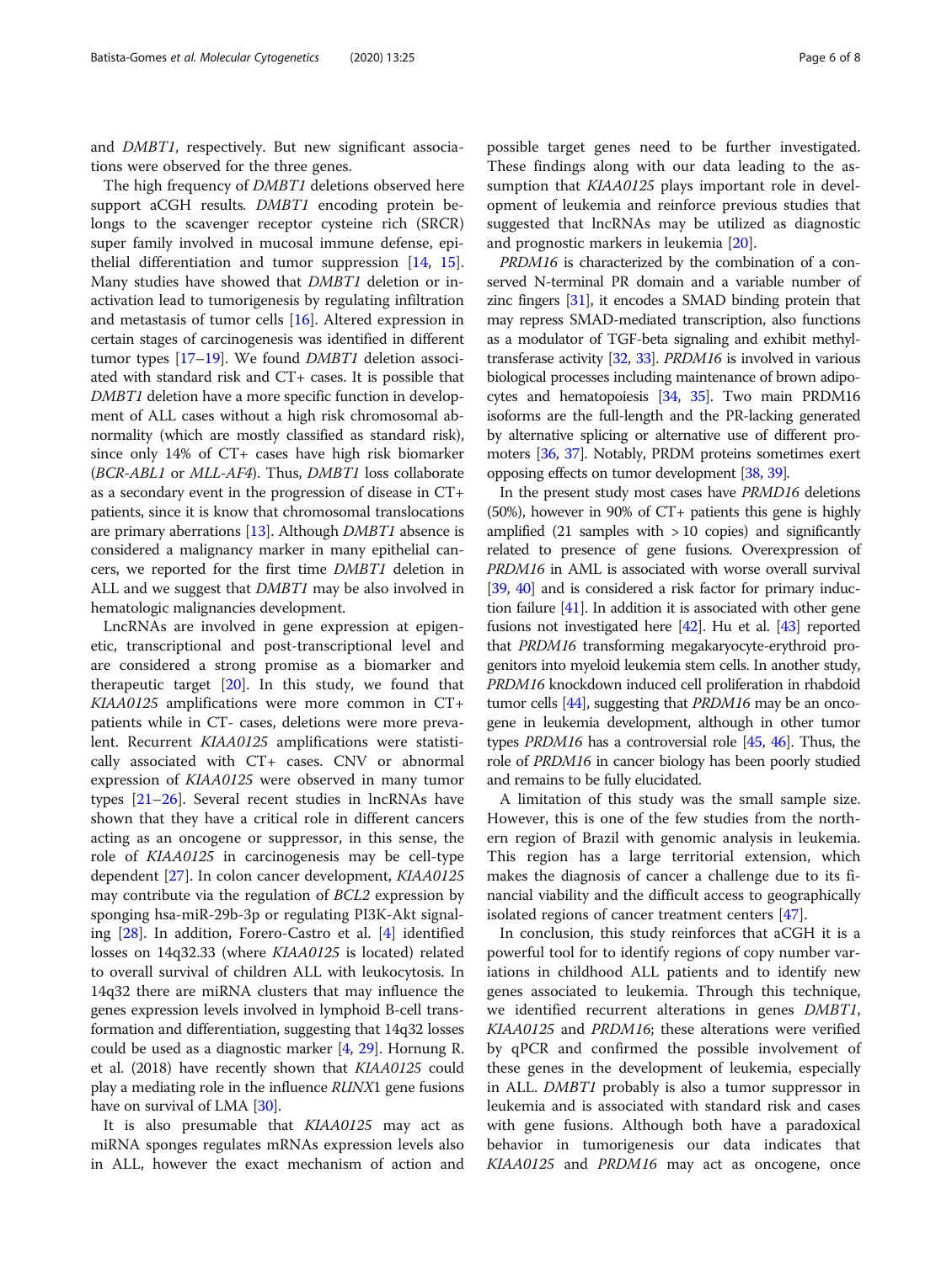<span id="page-6-0"></span>amplifications in these two genes were related to gene fusions and leukocytosis, respectively. The combination of two molecular cytogenetics techniques has identified three genes that may be targets for further biological analysis of acute lymphoblastic leukemia.

#### Abbreviations

aCGH: Array Comparative Genomic Hybridization; ALL: Acute lymphoblastic leukemia; CNV: Copy Number Variation; CT+: Chromosome translocation positive; CT-: Chromosome translocation negative; HR: High Risk; NCI: National Cancer Institute; qPCR: quantitative Polymerase Chain Reaction; RT-PCR: Reverse Transcription Polymerase Chain Reaction; SR: Standard Risk; WBC: White Blood Count

#### Acknowledgements

We acknowledge all patients who participated in this study, Federal University of Pará, Evandro Chagas Institute for technical support and Coordination for Enhancement of Higher Education Personnel (CAPES) for fellowship support (Code 001).

#### Authors' contributions

JG, FM and MS performed the experiments. AK, EO, NS and BK participated in coordination and helped to draft the manuscript. AW and LP were responsible for sample collection. All authors read and approved the final manuscript.

#### Funding

This work was partially supported by the National Counsel of Technological and Scientific Development (CNPq), grant n° 460185/2014–4 and Amazon Foundation for Research Support (FAPESPA), grant n° PPSUS/2013.

#### Availability of data and materials

The data will not be shared because some analyses of another genes study by aCGH are still being analyzed together with other data and have not yet been published.

#### Ethics approval and consent to participate

Octávio Lobo Children's Cancer Hospital ethics committee approved this study (CAAE: 00905812.1.0000.00.18). Written consent forms were obtained from all parents of patients and enabled the collection of biological samples and publication of results.

#### Consent for publication

Consent forms from the parents of patients were obtained to publish and to report individual data.

#### Competing interests

The authors declared that they have no conflict of interest.

#### Author details

<sup>1</sup>Oncology Research Center, Federal University of Pará, Belém, Brazil. <sup>2</sup>Cell culture and Cytogenetic Laboratory, Evandro Chagas Institute, Ananindeua, Brazil. <sup>3</sup>Octávio Lobo Children's Cancer Hospital, Belém, Brazil.

#### Received: 16 January 2020 Accepted: 8 June 2020 Published online: 26 June 2020

#### References

- Scheurer ME, Bondy ML, Gourney JG. Epidemiology of childhood cancer. In: Pizzo PA, Poplack DG, editors. Principles and practice of pediatric oncology. Pennsylvania: Williams and Wilkins; 2011. p. 2–16.
- 2. INCA Instituto Nacional do Câncer. Estimativa 2020 Incidência de câncer no Brasil. <http://www.inca.gov.br>. Acessed 17 fev 2020.
- 3. Bacher U, Kohlmann A, Haferlach T. Gene expression profiling for diagnosis and therapy in acute leukaemia and other haematologic malignancies. Cancer Treat Rev. 2010. [https://doi.org/10.1016/j.ctrv.2010.05.002.](https://doi.org/10.1016/j.ctrv.2010.05.002)
- 4. Forero-Castro M, Robledo C, Benito R, Abáigar M, África Martín A, Arefi M, et al. Genome-wide DNA copy number analysis of acute lymphoblastic leukemia identifies new genetic markers associated with clinical outcome. PLoS One. 2016. [https://doi.org/10.1371/journal.pone.0148972.](https://doi.org/10.1371/journal.pone.0148972)
- 5. Hamadeh L, Enshaei A, Schwab C, Alonso CN, Attarbaschi A, Barbany G, et al. Validation of the United Kingdom copy-number alteration classifier in 3239 children with B-cell precursor ALL. Blood Adv. 2019. [https://doi.org/10.](https://doi.org/10.1182/bloodadvances.2018025718) [1182/bloodadvances.2018025718](https://doi.org/10.1182/bloodadvances.2018025718).
- 6. Graziano F, Galluccio N, Lorenzini P, Ruzzo A, Canestrari E, D'Emidio S, et al. Genetic activation ofthe MET pathway and prognosis of patients with highrisk, radicallyresected gastric cancer. J Clin Oncol. 2011. [https://doi.org/10.](https://doi.org/10.1200/JCO.2011.36.7706) [1200/JCO.2011.36.7706.](https://doi.org/10.1200/JCO.2011.36.7706)
- 7. Ayres M, Ayres JR, Ayres DL, Santos AAS. BioEstat 5.0: statistical applications in the biological and medical sciences. Belém: CNPq; 2007.
- Bungaro S, Dell'Orto MC, Zangrando A, Basso D, Gorletta T, Lo Nigro L, et al. Integration of genomic and gene expression data of childhood ALL without known aberrations identifies subgroups with specific genetic hallmarks. Genes Chromosomes Cancer. 2009. <https://doi.org/10.1002/gcc.20616>.
- 9. Dirse V, Bertasiute A, Gineikiene E, Zvirblis T, Dambrauskiene R, Gerbutavicius R, et al. A population-based single nucleotide polymorphism array analysis of genomic aberrations in younger adult acute lymphoblastic leukemia patients. Genes Chromosomes Cancer. 2015. [https://doi.org/10.](https://doi.org/10.1002/gcc.22246) [1002/gcc.22246](https://doi.org/10.1002/gcc.22246).
- 10. Kim WY, Sharpless NE. The regulation of INK4/ARF in cancer and aging. Cell. 2006;127:265–75.
- 11. Usvasalo A, Savola S, Räty R, Vettenrantaa K, Harila-Saarid A, Koistinene P, et al. CDKN2A deletions in acute lymphoblastic leukemia of adolescents and young adults: an array CGH study. Leuk Res. 2008. [https://doi.org/10.1016/j.](https://doi.org/10.1016/j.leukres.2008.01.014) [leukres.2008.01.014.](https://doi.org/10.1016/j.leukres.2008.01.014)
- 12. Schwab CJ, Chilton L, Morrison H, Jones L, Al-Shehhi H, Erhorn A, et al. Genes commonly deleted in childhood B-cell precursor acute lymphoblastic leukemia: association with cytogenetics and clinical features. Haematologica. 2013. <https://doi.org/10.3324/haematol.2013.085175>.
- 13. Moorman AV. Haematologica. New and emerging prognostic and predictive genetic biomarkers in B-cell precursor acute lymphoblastic leukemia. Haematologica. 2016. [https://doi.org/10.3324/haematol.2015.](https://doi.org/10.3324/haematol.2015.141101) [141101](https://doi.org/10.3324/haematol.2015.141101).
- 14. Mollenhauer J, Herbertz S, Holmskov U, Tolnay M, Krebs I, Merlo A, et al. DMBT1 encodes a protein involved in the immune defense and in epithelial differentiation and is highly unstable in cancer. Cancer Res. 2000;60:1704–10.
- 15. Singh N, Gupta DK, Sharma S, Sahu DK, Mishra A, Yadav DK, et al. Singlenucleotide and copy-number variance related to severity of hypospadias. Pediatr Surg Int. 2018. [https://doi.org/10.1007/s00383-018-4330-5.](https://doi.org/10.1007/s00383-018-4330-5)
- 16. Takeshita H, Sato M, Shiwaku HO, Semba S, Sakurada A, Hoshi M, et al. Expression of the DMBT1 gene is frequently suppressed in human lung cancer. Jpn J Cancer Res. 1999;90(9):903–8.
- 17. Cheng J, Greshoc J, Shi L, Zheng S, Menius A, Lee K. Good practice guidelines for biomarker discovery from array data: A case study for breast cancer prognosis. BMC Syst Bio. 2013. [https://doi.org/10.1186/1752-0509-7-S4-S2.](https://doi.org/10.1186/1752-0509-7-S4-S2)
- 18. Muller H, Renner M, Helmke BM, Mollenhauer J, Felderhoff-Muser U. Elevated DMBT1 levels in neonatal gastrointestinal diseases. Histochem Cell Biol. 2016. [https://doi.org/10.1007/s00418-015-1381-8.](https://doi.org/10.1007/s00418-015-1381-8)
- 19. Muller H, Weiss C, Renner M, Felderhoff-Muser U, Mollenhauer J. DMBT1 promotes basal and meconium-induced nitric oxide production in human lung epithelial cells in vitro. HistochemCellBio. 2017. [https://doi.org/10.1007/](https://doi.org/10.1007/s00418-016-14939) [s00418-016-14939.](https://doi.org/10.1007/s00418-016-14939)
- 20. Cruz-Miranda GM, Hidalgo-Miranda A, Bárcenas-López DA, Núñez-Enríquez JC, Ramírez-Bello J, Mejía-Aranguré JM, et al. Long non-coding RNA and acute leukemia. Int J Mol Sci. 2019. <https://doi.org/10.3390/ijms20030735>.
- 21. Seabra AD, Araújo TM, Mello Junior FA, Di Felipe Ávila Alcântara D, De Barros AP, De Assumpção PP, et al. High-density array comparative genomic hybridization detects novel copy number alterations in gastric adenocarcinoma. Anticancer Res. 2014;34(11):6405–15.
- 22. Chiu CG, Nakamura Y, Chong KK, Huang SK, Kawas NP, Triche T, et al. Genome-wide characterization of circulating tumor cells identifies novel prognostic genomic alterations in systemic melanoma metastasis. Clin Chem. 2014. [https://doi.org/10.1373/clinchem.2013.213611.](https://doi.org/10.1373/clinchem.2013.213611)
- 23. Singchat W, Hitakomate E, Rerkarmnuaychoke B, Suntronpong A, Fu B, Bodhisuwan W, et al. Genomic alteration in head and neck squamous cell carcinoma (HNSCC) cell lines inferred from karyotyping, molecular Cytogenetics, and Array comparative genomic hybridization. PLoS One. 2016. [https://doi.org/10.1371/journal.pone.0160901.](https://doi.org/10.1371/journal.pone.0160901)
- 24. Li L, Qiang L, Yufeng L, Zhang L, Wu Y. Long non-coding RNA expression profiles predict clinical phenotypes of seminoma and yolk sac tumor. RSC Adv. 2017. <https://doi.org/10.1039/c7ra12131h>.